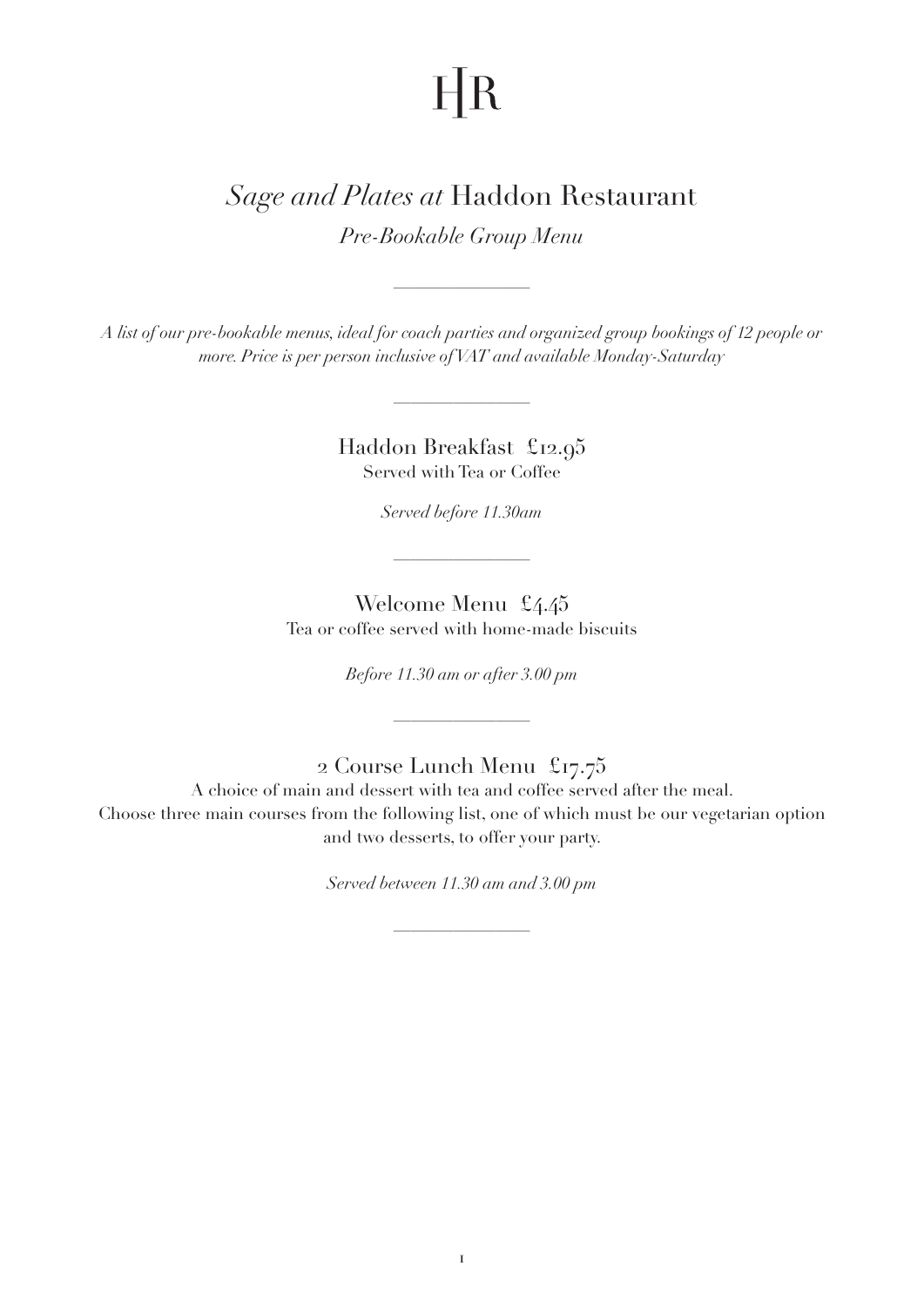$HR$ 

## Main Course Choices

 $\frac{1}{2}$ 

 $\frac{1}{2}$ 

Roast Beef Dinner Freshly roasted longhorn beef served with roast potatoes, fresh vegetables and Yorkshire pudding

 $\frac{1}{2}$ 

Beef Bourguignon Tender beef in a rich red wine and thyme sauce with bacon, carrots, onions and mushrooms served with creamy mash potato

Stuffed Chicken Breast Fresh chicken breast stuffed with chorizo, mozzarella and basil served with sautéed potatoes and tomato sauce

Honey Glazed Pork Belly Served with braised red cabbage, mash potato and a creamy cider sauce

 $\overline{\phantom{a}}$ 

Fish & Chips Battered batter cod served with chips and pea puree

 $\frac{1}{2}$ 

Vegetable Cottage Pie Onions, peppers, courgettes, aubergines and mushrooms bound in tomato sauce topped with cheddar mash

 $\frac{1}{2}$